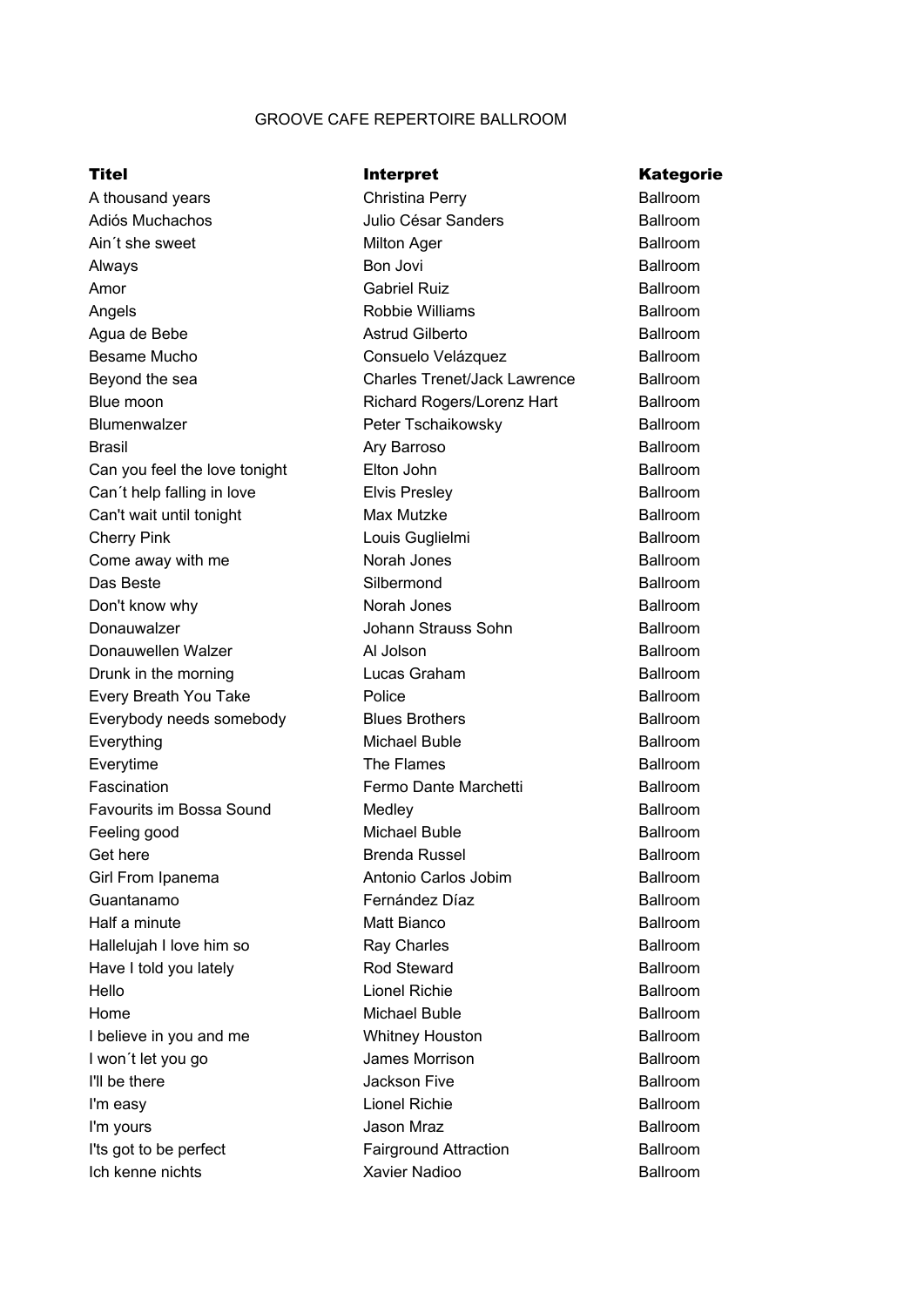Italien Reise Medley Kaiserwalzer **Graum Strauss Sohn** L-O-V-E Lambada Mambo Inn Man in the mirror **Michael Jackson** Matilda **Harry Belafonte** Moon River **Henry Mancini** More Morgens um 7 James Last Mr. Bojangles Sammy Davis Jr. My first, my last, my everything Barry White My Girl My Way **Frank Sinatra** Natural Woman Never on Sunday New York **Frank Sinatra** On Broadway George Benson Route 66 Save your love for me Nancy Wilson Soul Bossa Nova **Quincy Jones** Stand by me Ben. E. King Südamerika Reise Medley

Alicia Keys Duke Ellington Bruno Mars Billy Joel Seal Dean Martin Sergio Mendes Mas Que Nada Ballroom Glen Miller Billy Joel Cole Porter Antonio Carlos Jobim No more blues Ballroom Van Morrison Albert Hammond/John Bettis One moment in time Ballroom Whitney Houston Diana Krall If I ain't got you **Ballroom** Ballroom **Ballroom** If you don't know me by now Simply Red Ballroom In a sentimental mood **Ballroom** Ballroom **Ballroom Ballroom** Just the way you are **Brung Markt Strung Markt Strung Trung Markt Strung Trung Strung Trung Article** Strung Ballroom Just the way you are **Billy Joel** Billy Joel **Ballroom** Kiss from a rose **Ball** Seal **Ballroom** Ballroom **Ballroom** Bert Kaempfert/Milt Gabler Ballroom La Cumparsita **Callette Contract Contract Contract Contract Contract Contract Contract Contract Contract Contract Contract Contract Contract Contract Contract Contract Contract Contract Contract Contract Contract Contract** Kaoma **Ballroom** Leaving on a jetplane **Internal State and School** John Denver / Chantal Kreviazuk Ballroom Libertango **Astor Piazolla** Astor Piazolla Ballroom Magic is the moonlight **Ballroom** Ballroom **Ballroom** Grace Samson/Bobby Woodlen/Mario Bauza Ballroom Moonlight Serenade **Ballroom** Glen Miller **Ballroom** Ballroom Riziero Ortolani & Nino Oliviero Ballroom The Temptations **Ballroom** Areatha Franklin **Ballroom** Manos Hadjidakis **Ballroom** New york state of mind<br>
Ballroom Ballroom Billy Joel Night and day **Ballroom Ballroom Cole Porter Ballroom Ballroom** Nothin gonna change my love for you Van Morrison **Example 2018** Ballroom Rock around the clock **Bill Haley & His Comets** Ballroom Bobby Troup **Ballroom** Save the last dance **Michael Buble** Buble Ballroom Saving all my love for you by a built whitney Houston by Ballroom Ballroom Sway **Ballroom Pussycat Dolls** Ballroom **Ballroom** Tea for two **Vincent Youmans** Ballroom **Ballroom** Tempation **Ballroom Ballroom Ballroom Ballroom Ballroom** 

Ballroom Ballroom Ballroom Ballroom Ballroom Ballroom Ballroom Ballroom Ballroom Ballroom Ballroom Ballroom Ballroom Ballroom Ballroom